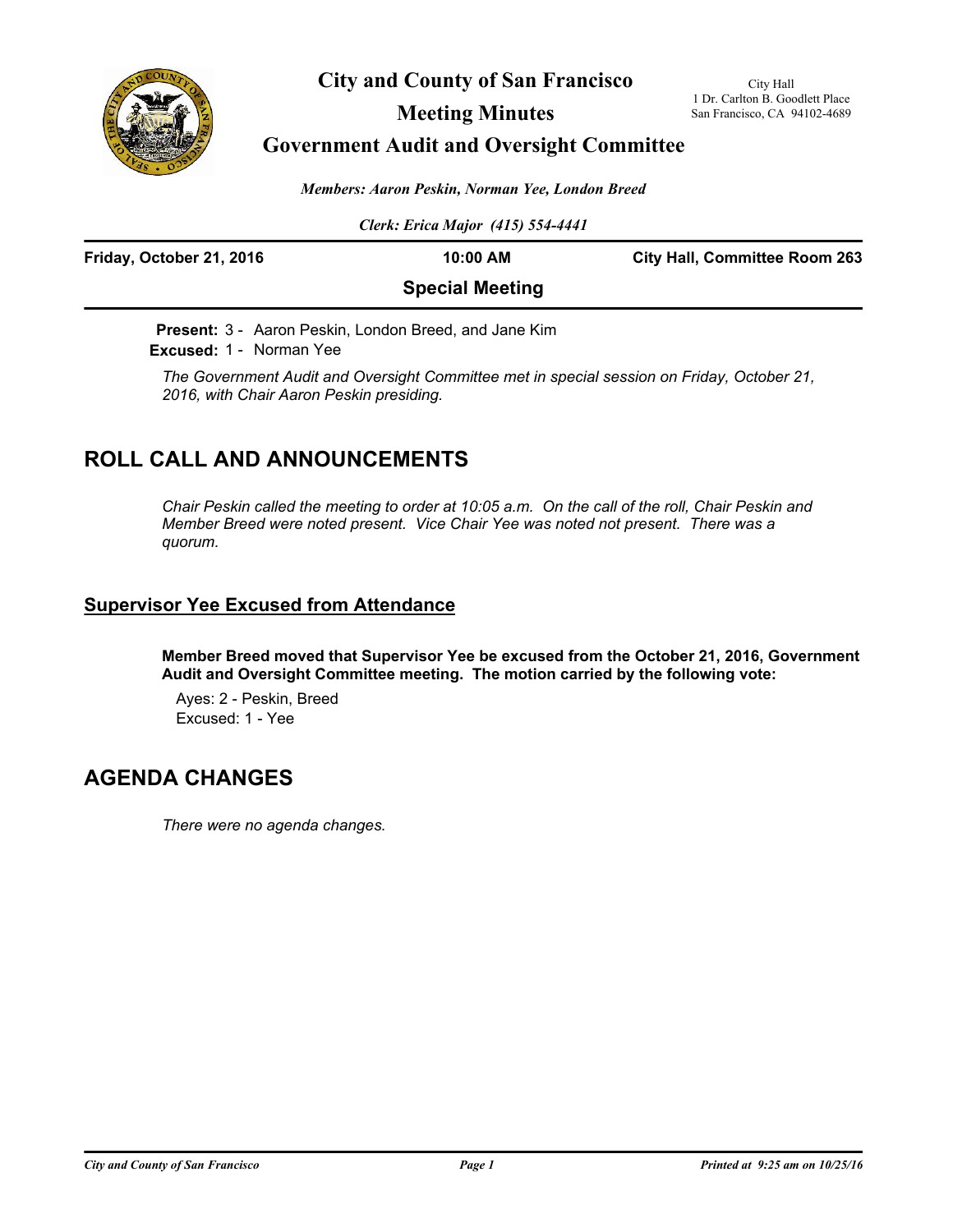# **REGULAR AGENDA**

#### **[Campaign and Governmental Conduct Code - Requiring Commissioners to File Behested Payment Reports] [160478](http://sfgov.legistar.com/gateway.aspx?m=l&id=30683)**

### **Sponsor: Peskin**

Ordinance amending the Campaign and Governmental Conduct Code to require members of City boards and commissions to file behested payment reports regarding the solicitation of charitable contributions.

05/03/16; ASSIGNED UNDER 30 DAY RULE to Government Audit and Oversight Committee, expires on 6/2/2016.

05/11/16; REFERRED TO DEPARTMENT. Referred to the Access Appeals Commission, Department of Aging and Adult Services, Airport Commission, Arts Commission, Asian Art Museum Commission, Assessment Appeals Board, Board of Appeals, Board of Examiners, Building Inspection Commission, Children and Families First Commission, Citizen's General Obligation Bond Oversight Commission, Civil Service Commission, Commission on the Status of Women, Elections Commission, Entertainment Commission, Environment Commission, Ethics Commission, Film Commission, Fine Arts Museum, Fire Commission, Recreation and Parks Department, Health Commission, Health Service System, Historic Preservation Commission, Human Rights Commission, Human Services Commission, Juvenile Probation Commission, Library Commission, Local Agency Formation Commission, Municipal Transportation Agency Board of Directors, Planning Commission, Police Department, Port Commission, Office of the City Administrator, Residential Rent Stabilization and Arbitration Board, Retiree Health Care Trust Fund Board, Retirement Board, Revenue Bond and Oversight Committee, Public Utilities Commission, Small Business Commission, Sunshine Ordinance Task Force, Treasure Island Development Authority Board of Directors, War Memorial, and Office of Economic and Workforce Development for informational purposes.

07/28/16; RESPONSE RECEIVED. 07/28/2016 - The Ethics Commission submitted their response noting the Commission supports the intent of the proposed ordinance with the recommendations and concerns noted in the staff report.

09/20/16; SUBSTITUTED AND ASSIGNED to Government Audit and Oversight Committee.

09/27/16; REFERRED TO DEPARTMENT. Referred to the Access Appeals Commission, Aging and Adult Service Commission, Airport Commission, Arts Commission, Asian Art Museum Commission, Assessment Appeals Board, Board of Appeals, Board of Examiners, Building Inspection Commission, Children and Families First Commission, Citizen's General Obligation Bond Oversight Commission, Civil Service Commission, Commission on the Status of Women, Elections Commission, Entertainment Commission, Environment Commission, Ethics Commission, Film Commission, Fine Arts Museum, Fire Commission, Golden Gate Concourse Authority Board of Directors, Health Commission, Health Service System, Historic Preservation Commission, Human Rights Commission, Human Services Commission, Juvenile Probation Commission, Library Commission, Local Agency Formation Commission, Municipal Transportation Agency Board of Directors, Planning Commission, Police Commission, Port Commission, Office of the City Administrator, Residential Rent Stabilization and Arbitration Board, Retiree Health Care Trust Fund Board, Retirement Board, Revenue Bond and Oversight Committee, Public Utilities Commission, Small Business Commission, Sunshine Ordinance Task Force, Treasure Island Development Authority Board of Directors, War Memorial, and Workforce Investment Board informational purposes.

*Heard in Committee. Speakers: LeeAnn Pelham, Executive Director (Ethics Commission); Jon Givner (Office of the City Attorney); presented information and answered questions raised throughout the discussion. Larry Bush and Bob Planthold (Friends of Ethics); spoke in support of the hearing matter. Debbi Lerman (San Francisco Human Services Network); spoke on various concerns relating to the hearing matter.*

### **CONTINUED TO CALL OF THE CHAIR by the following vote:**

Ayes: 2 - Peskin, Breed Excused: 1 - Yee